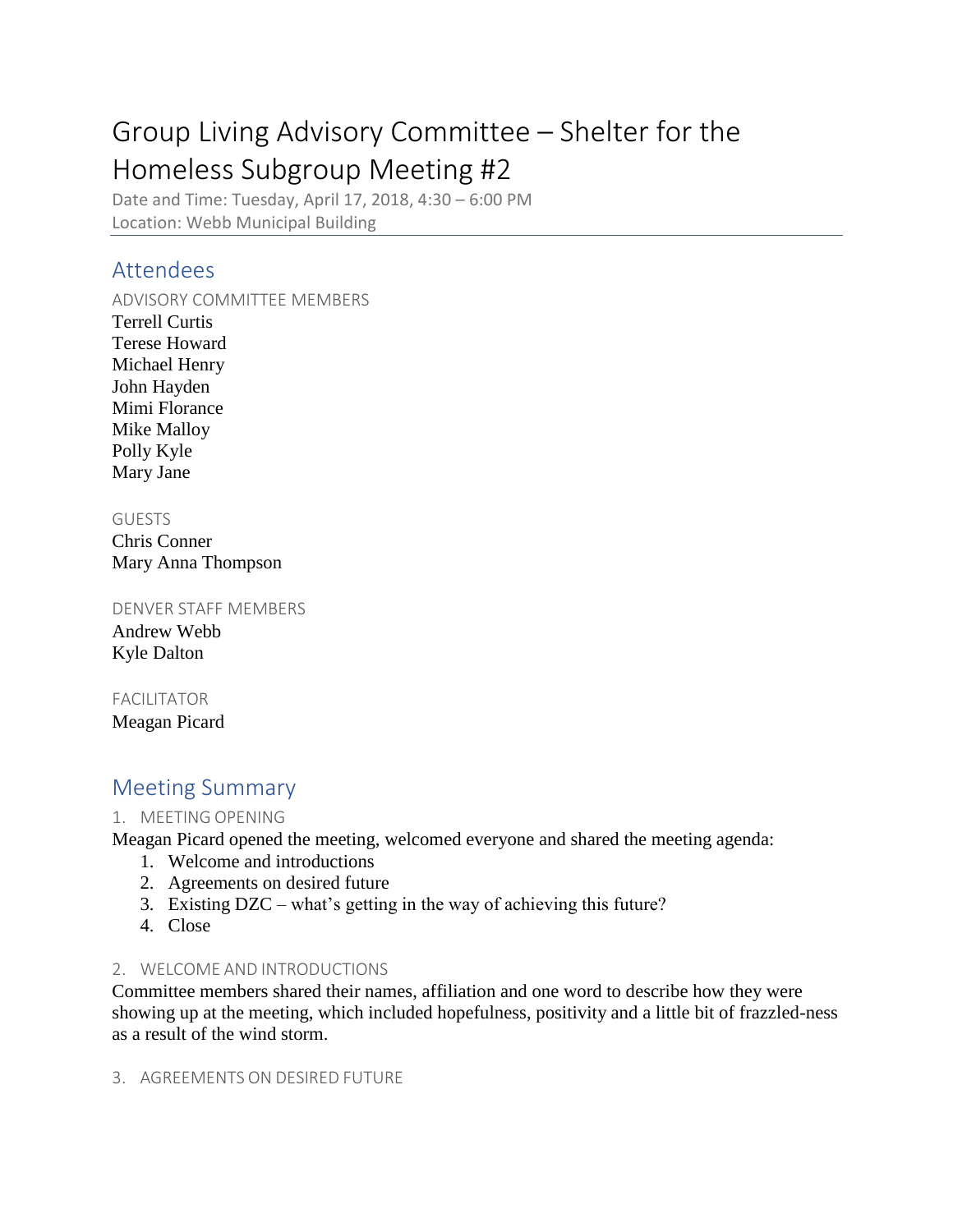Meagan invited the group to reflect on the goals that they said they hope to achieve through this process and determine if all are agreed. A lengthy, substantive and thoughtful discussion ensued. As summary of each discussion on each goal follows:

#### **Goal 1 (1st draft): Provide for safe emergency shelter**

Some discussion took place about adding "well-managed" to this goal. The group determined that the zoning code can't necessarily help to manage shelters well. However, it can help with bed spacing and specifying use of beds (versus mats), which lends to good management.

#### *Agreed-upon final goal statement: Provide for safe, well-managed emergency shelter*

#### **Goal 2 (1st draft and final): Enable path to stable housing for those who are ready**

This goal was accepted as written with the caveat that we should understand that most (nearly all) are ready.

#### **Goal 3 (1st draft): Enable supportive services as needed/desired, along continuum of service**

Generally, people agreed with this statement, but they felt that "as needed/desired" was unnecessary and that "enable" was enough to indicate that services wouldn't be required – just available as needed, not prohibited under the code for any part of the continuum of service.

#### *Agreed-upon final goal statement: Enable supportive services along continuum of service*

#### **Goal 4 (1st draft): Be good neighbors/respect neighborhood needs**

The group discussed what they mean by being good neighbors. Issues raised include:

- Communication: A suggestion was made that good organizations reach out to neighborhoods, explain what they're up to, and detail safety and security practices and strategies. This good neighbor attitude melts hostility. These smart organizations set up committees (as required by code) and usually after a few meetings they stop meeting until a particular need arises. Good communication is the heart of it. Some felt that this requirement is based on bias, giving an example that an architecture firm isn't required to hold public meetings. Discussion also ensued about how public engagement is hard, and most organizations aren't skilled in doing this themselves. Also, it may be misleading to residents, who think they have an actual vote in the process. It was also suggested that this process allows neighborhoods with more political power, clout and money for lawyers to shut projects down.
- Welcoming: An example was given about how one organization was welcomed in one out of four projects. The other three threatened or opposed them, even though their efforts were aimed at being good neighbors. No matter the approach, results seem to almost always be negative, some saying that this is because there is a stigma around homelessness and mental illness, which makes it difficult for people who have been homeless to turn their lives around.
- Reciprocity/strong, stable communities: It was suggested that the "good neighbor" language seems like it's saying that operators need to be good to people with homes. The group wants a code that promotes strong, stable communities. The group appeared to agree that the neighbor relationship should be reciprocal.
- Equity: It was noted that "equity" is a key word in the Denveright process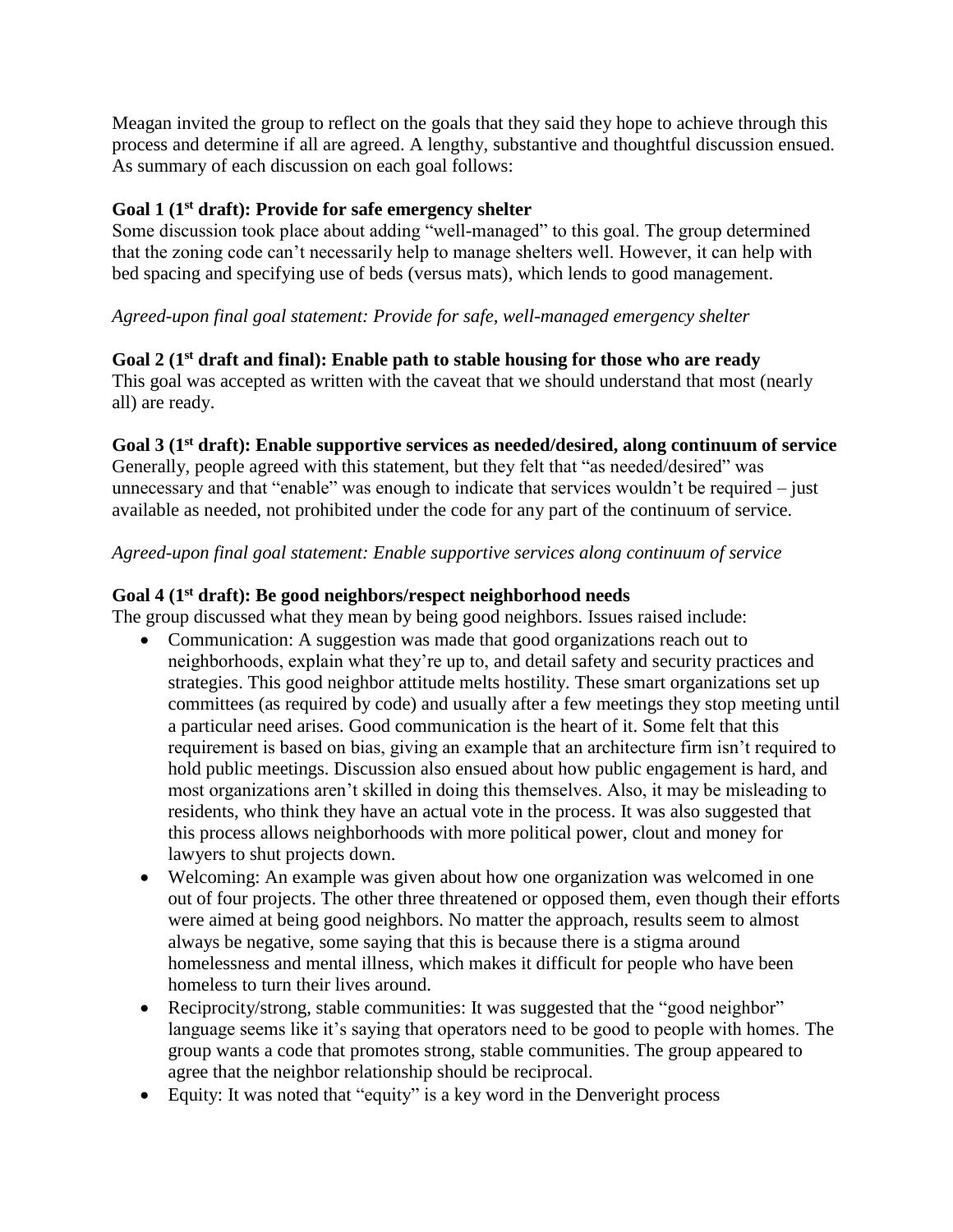#### *Agreed-upon final goal statement: Be good neighbors, reciprocally, to promote strong, stable neighborhoods.*

#### **Goal 5 (new/proposed): Clarify/improve spacing requirement; prevent concentration of poverty**

Michael Henry shared that the original residential care use regulations adopted in 1993 were adopted with a philosophy that it is better not to concentrate poverty in one neighborhood or part of the city. The fact that permanent supportive housing can come in outside of the group living regulations is causing an angry dispute regarding the St. Andrew's church application (Mental Health Corp. of Denver permanent supportive housing development). This is being called independent living, without services, and is not limited by the spacing requirements in the DZC.

John Hayden suggested that a new goal should be to clarify spacing issues in the city so that those using the shelter and living around it are helped in the best way. Discussion ensued about a follow-up suggestion that the goal be to prevent concentration of wealth, which many in room did not support. One person experiencing homeless explained how difficult it is to access services if spread out, since services are not available everywhere and travel by bus can be long and unreliable. Missed appointments can have significant, negative consequences. Others talked about how people don't have a problem with concentrating wealth and that this seems to be a bias against people living in poverty.

Terrell suggested that the code should not congregate people by income but should make sure they have access to services and that ideally, if we want sustainable policy, all communities would say, "we are a community that welcomes all residents."

Michael Henry recalled a phrase from the mid-90s: "fair share of homeless services facilities". Discussion ensued about this phrase identifies shelters as problems. A need for a change in dialogue about "how we can help" was identified.

A question was raised about property values and impacts of siting homeless shelters in neighborhoods and whether it is real or perceived. Terrell said that studies show property values have not been impacted by these uses.

This issue was re-shaped to address shelter siting that supports access to services and helping people stay in communities they call home. Discussion continued about what counts as services. Answers offered by other participants included medical/health, job and life skills training, child care, day activities, meals, showers, etc.

*Agreed-upon final goal statement? Facilities are located throughout the City and County of Denver in order to provide shelter and services to people in need, helping them to stay in communities they call home and moving toward greater equity. (Needs confirmation)*

#### 4. EXISTING DZC – WHAT'S GETTING IN THE WAY OF ACHIEVING THIS FUTURE?

The discussion turned to issues that get in the way of achieving these goals. Several issues were identified in the full group: